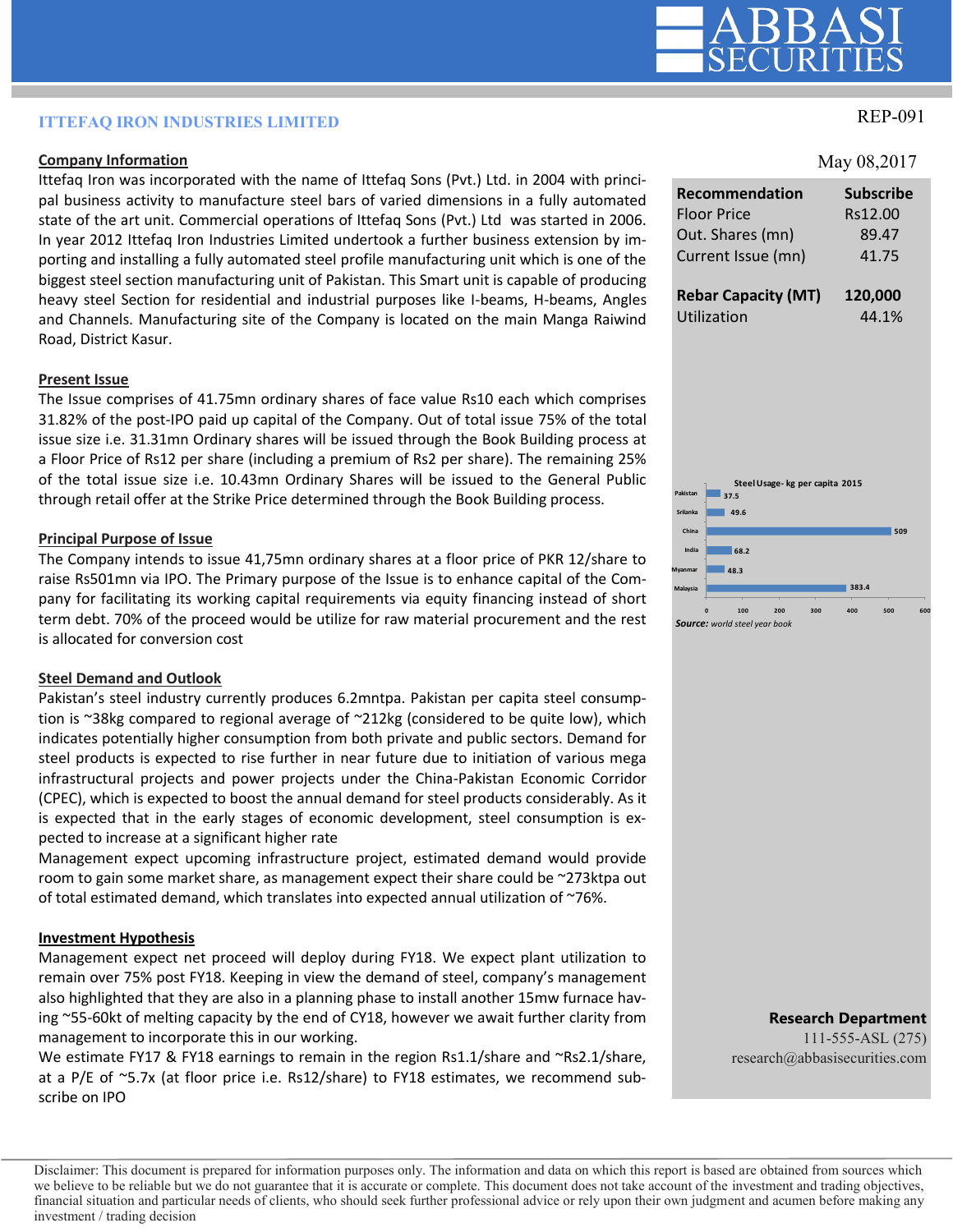

## **Ittefaq Iron Industries Limited (Formely Ittefaq Sons Limited)**

### **Financial Highlights**

| Rs in mn                  | <b>1HFY17</b> | <b>FY16</b> | <b>FY15</b> | <b>FY14</b> | <b>FY13</b> | <b>FY12</b> |
|---------------------------|---------------|-------------|-------------|-------------|-------------|-------------|
| <b>Income Stataement</b>  |               |             |             |             |             |             |
| Sales                     | 1,964         | 3,917       | 3,842       | 4,110       | 3,138       | 3,215       |
| CGS                       | 1,789         | 3,562       | 3,490       | 3,749       | 2,853       | 2,917       |
| Gross profit              | 175           | 356         | 352         | 361         | 286         | 298         |
| <b>EBITDA</b>             | 204           | 433         | 440         | 463         | 360         | 383         |
| <b>Operating Profit</b>   | 148           | 307         | 304         | 311         | 248         | 271         |
| <b>Financial Charges</b>  | 51            | 149         | 183         | 176         | 157         | 170         |
| <b>PBT</b>                | 94            | 152         | 115         | 132         | 87          | 100         |
| <b>PAT</b>                | 72            | 88          | 65          | 87          | 56          | 65          |
| <b>Balance Sheet</b>      |               |             |             |             |             |             |
| <b>Non Current Assets</b> | 1,441         | 1,471       | 1,596       | 1,710       | 1,754       | 1,744       |
| <b>Current Assets</b>     | 2,429         | 2,536       | 3,142       | 2,550       | 2,356       | 2,072       |
| <b>Total Assets</b>       | 3,840         | 4,006       | 4,738       | 4,260       | 4,110       | 3,816       |
| <b>Total Equity</b>       | 1,842         | 1,762       | 1,671       | 1,604       | 1,653       | 1,598       |
| <b>Total Liabilities</b>  | 1,998         | 2,244       | 3,067       | 2,656       | 2,457       | 2,218       |
| <b>Key Ratios</b>         |               |             |             |             |             |             |
| EPS-Pre IPO               | 0.80          | 0.98        | 0.73        | 0.97        | 0.63        | 0.73        |
| EPS-Post IPO              | 0.55          | 0.67        | 0.50        | 0.66        | 0.43        | 0.50        |
| <b>Gross Margins</b>      | 8.9%          | 9.1%        | 9.2%        | 8.8%        | 9.1%        | 9.3%        |
| Operating Profit margin   | 7.5%          | 7.8%        | 7.9%        | 7.6%        | 7.9%        | 8.4%        |
| Net Margin                | 3.7%          | 2.2%        | 1.7%        | 2.1%        | 1.8%        | 2.0%        |
| <b>Current Ratio</b>      | 1.6           | 1.46        | 1.21        | 1.2         | 1.18        | 1.24        |

*Source: Co Prospectus*

**Research Department**

111-555-ASL (275) research@abbasisecurities.com

Disclaimer: This document is prepared for information purposes only. The information and data on which this report is based are obtained from sources which we believe to be reliable but we do not guarantee that it is accurate or complete. This document does not take account of the investment and trading objectives, financial situation and particular needs of clients, who should seek further professional advice or rely upon their own judgment and acumen before making any investment / trading decision